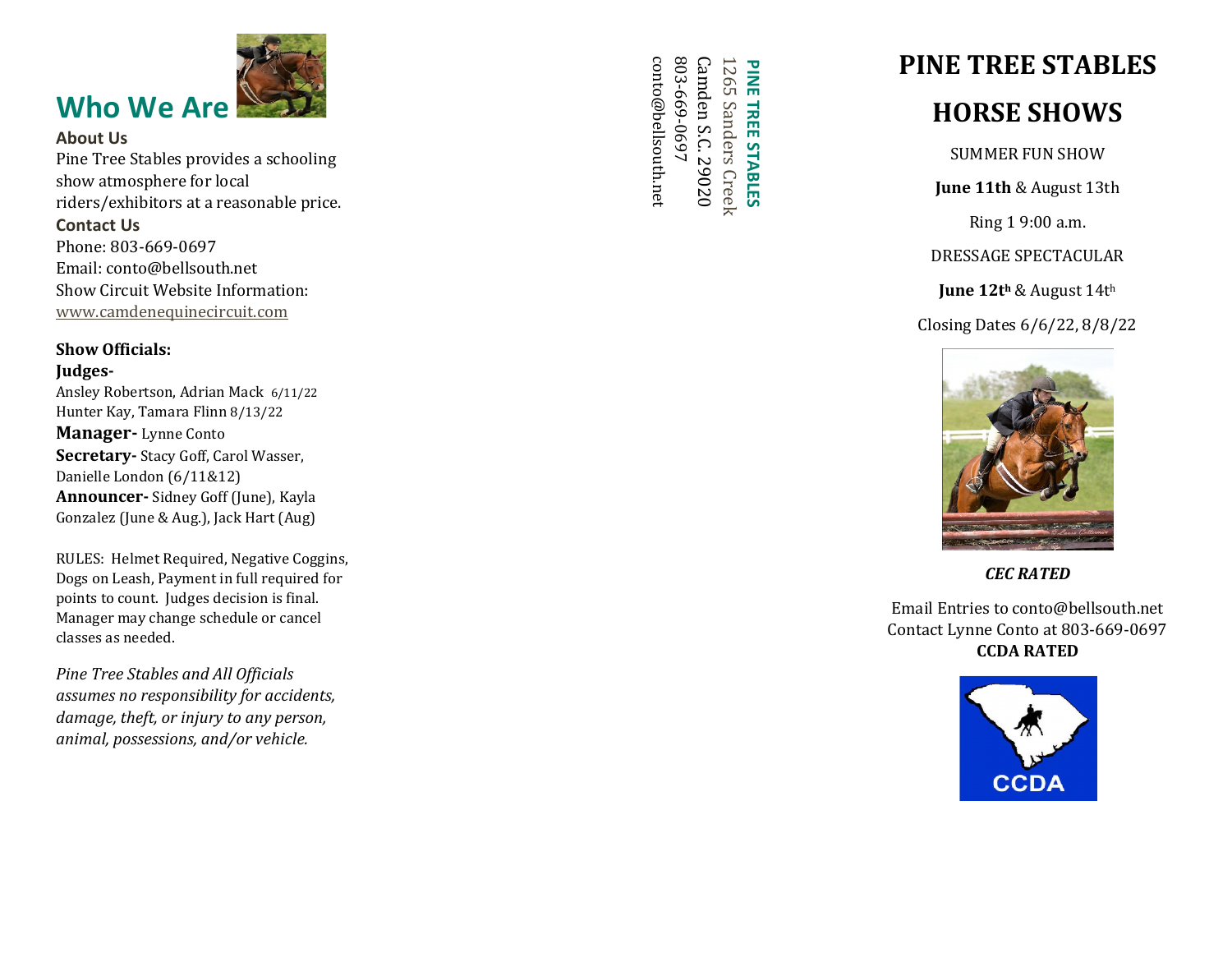#### SUMMER HUNTER HORSE SHOW Ring1 - 9:00 a.m. -6/11, 8/13 - Warm Up Under Saddle - Warm Up O/F - All Day - Schooling Hunter 2'3" - Schooling Hunter 2'3" - Schooling Hunter U/S - Pre -Green Hunter 2'3" - Pre -Green Hunter 2'3" - Pre -Green Hunter U/S - Open/TB Hunter 2'3" - Open/TB Hunter 2'3" - Open/TB Hunter U/S - CEC Hunter O/F 2'3" - CEC Hunter O/F 2'3" - CEC Hunter U/S - CEC Equitation 0/F 2'3" - CEC Equitation Flat - 12 -14 Equitation O/F 2'3" - 12 -14 Equitation on the Flat - CEC Medal, 2'3", 2'6" - CEC Scholarship 2'3" -2'6" - Pre -Child/Adult Hunter 2'6" - Pre -Child/Adult Hunter 2'6" - Pre -Child/Adult Hunter U/S - 15 -17/Adult Equitation O/F - 15 -17/Adult Equitation Flat - Children's Hunter 2'6" - Children's Hunter 2'6" - Children's Hunter U/S Schooling Break - Not before 11:00 am - Leadline

 - Beg. Walk/Trot Under Saddle - Beg. Walk/Trot Pleasure - Beg. Walk/Trot Classic - Walk/Trot Equitation - Walk/Trot Under Saddle - Walk/Trot Pleasure - Walk/Trot Classic - Open - Open Walk/Trot - Open Hunter Hack - Go As You Please

- Beg. Walk/Trot Equitation

*Dressage & Combined Training Horse Show* June 12<sup>th</sup>, August 14<sup>th</sup> -USDF Intro A -USDF Intro B -USDF Intro C -USEF Training 1 -USEF Training 2 -USEF Training 3 -USEF First Level Test 1 -USEF First Level Test 2 -USEF First Level Test 3 -12 -USEF Test of Choice Special Class Requests - 12 -340 *COMBINED TEST* -Green As Grass Test 18" (IntroB) -Amoeba Test 18" (Intro B) -Tadpole Test 2'0" (Intro C) -Pre -Novice Test 2'3" (BN -ATest) -Beginner Novice Test 2'6(BN -BTest) HUNT SEAT SHOW FEES Hunter Classes - \$15, Derby Class \$35 Hunt Seat Grounds/Schooling Fee - \$15 DRESSAGE & COMBINED TEST FEES Dressage - \$3 5 a class Combined Test - \$4 5 a class Stadium Round - \$20 a round Office Fee - \$10 per horse/rider Late Fee - \$10 per horse/rider STALL/PADDOCK/SHAVINGS FEES Stall Fee - \$3 5 per horse/\$7 a bag Paddock Fee - \$20 per horse - All Shows MAILING ADDRESS - 1265 Sanders Creek Rd., Camden SC 29020 GPS - ADDRESS - 1265 Sanders Creek Rd., Cassatt SC 29032\*\*GPS Only\*\* Directions- I-20, Exit 98 toward Camden, Broad St toward SC 97, Pass Tack Room, 3.7 miles right on Lockhart Rd, 2.5 miles right on Sanders Creek Rd, 2.3 miles right – arrive at 1265 Sanders Creek (Across from Canfor Lumber Co.)

### SUMMER HUNTER HORSE SHOW Ring 2 - 9:30am -6/11, 8/13 - Warm Up, 2'0", 18" - Short /Long Stirrup Hunter 2'0" - Short /Long Stirrup Hunter 2'0" - Short /Long Stirrup Hunter U/S - Short/Long Stirrup Equit. 2'0" - Short/Long Stirrup Equit. Fla t - 11 and Under O/F 2'0" 7 - 11 and Under on the Flat Schooling Break - Not before 10:00 am -Pleasure Horse or Pony Under Saddle - Walk/Trot/Canter Equitation - Walk/Trot/Canter Under Saddle - Walk/Trot/Canter Pleasure - Walk/Trot/Canter Classic Schooling Break - Not before 10:30 am - Crossrail Hunter 18" - Crossrail Hunter 18" - Crossrail Hunter U/S - Crossrail Equitation 18" - Crossrail Equitation on Flat - Future/Beg. Hunter 18" - Future/Beg. Hunter 18" - Future/Beg. Hunter U/S - Future/Beg. Equitation 18" 2 - Future/Beg. Equitation on the Flat - OPEN DERBY -Modified Handy Course 18" - Pairs Class - W/T, Halt, Circle 5 - \$5 Dollar Bill Challenge (Bring your \$5) - Relay Race Schooling Break - Not Before 11:00 a.m . - Leadline - Beg. Walk/Trot Equitation - Beg. Walk/Trot/Under Saddle - Beg. Walk/Trot Pleasure - Beg. Walk/Trot Classic 4 - Walk/Trot Equitation 5 - Walk/Trot Under Saddle 6 - Walk/Trot Pleasure 7 - Walk/Trot Classic 8 - Open Walk Trot 9 - Hunter Hack - Open - Go As You Please \*Classes 29 -40 can potentially be in Ring 1\*